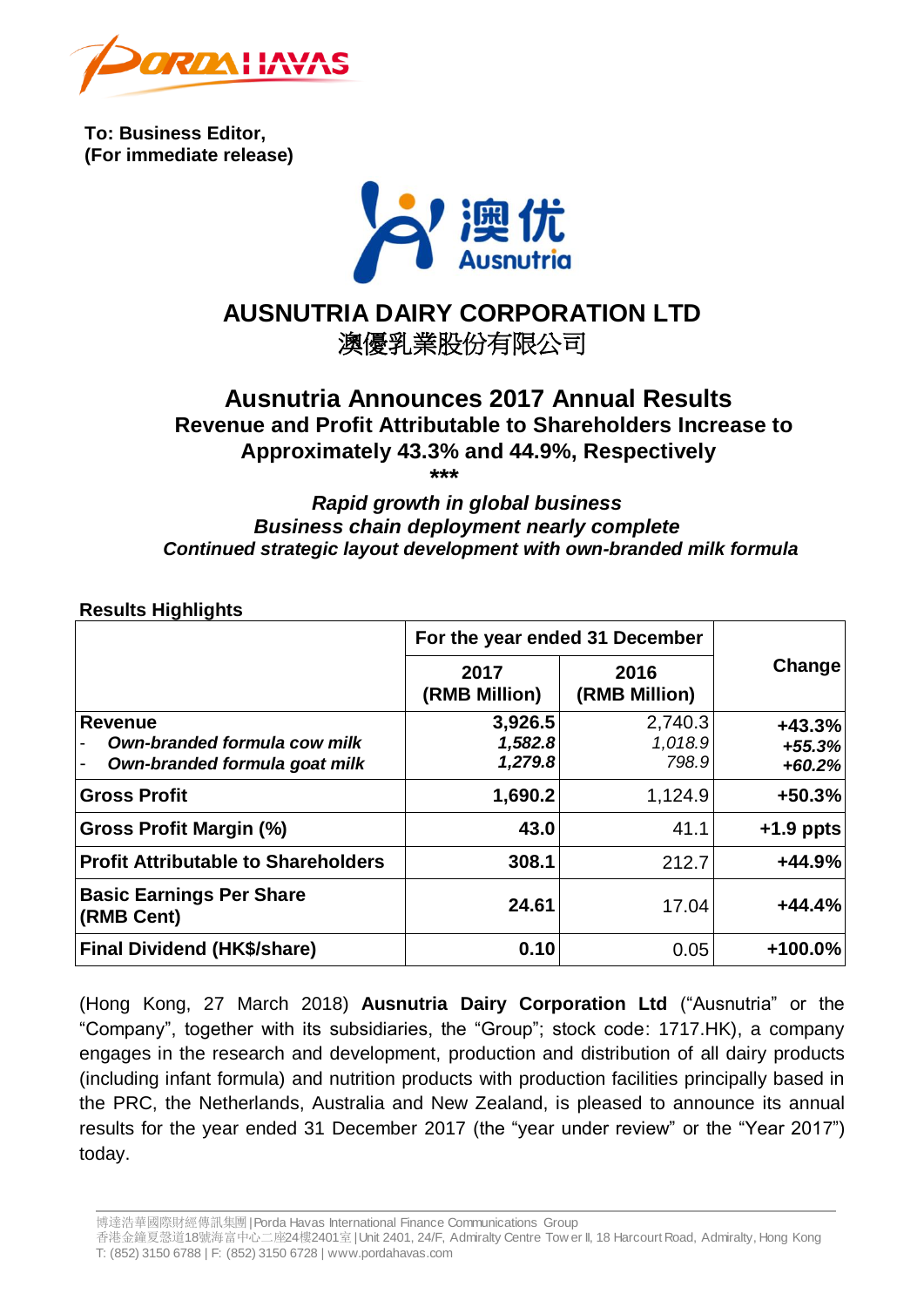

During the year under review, the dairy industry across the People's Republic of China (the "PRC") faced huge challenges due to the change in regulatory policies, particularly the implementation of registration requirements for infant formula. In response this, the Group implemented continuous corresponding strategies and maintained significant growth in operating performance. For the Year 2017, the Group 's revenue increased by 43.3% YoY to RMB3,926.5 million, gross profits increased by 50.3% to RMB1,690.2 million, and the gross profit margin was 43.0%, representing an increase of 1.9 percentage points. Profit attributable to shareholders increased by 44.9% to RMB308.1 million and basic earnings per share was 24.61cents, a rise of 44.4% compared with the same period last year. Given the Group's strong business growth and sound financial position, the Board recommended a final dividend payment of HK\$0.10 per share for the Year 2017 (the year ended 31 December 2016 (the "Year 2016"): HK\$0.05).

**Mr. Yan Weibin, Chairman of the Group**, said - "In 2017, Ausnutria overcame a host of difficulties by adhering to its principle of 'responding to market uncertainty with firm strategies' and executed strategies with full faith. The Company has achieved satisfactory results in terms of operational performance, product diversification and business chain deployment. The Group's performance continues to grow steadily, mainly due to the sustained effects in fine tuning of strategic plans and layout of the Group's core ownbranded infant formula business, improvements in the Group's organization structure and sales network, clear brand positioning and the implementation of innovative business strategies, which allowed the Group to cater effectively to different market demands in the PRC, and enhanced the business development of the Group."

In 2017, the multi-branding strategy of formula milk powder of the Group propelled sustainable growth, and the sales of our own-branded business increased by 57.5% YoY to 2,862.6 million. Among this amount, cow milk formula revenue increased by 55.3% to RMB 1,582.8 million, compared with the year ended 31 December 2016. Revenue from the Company's own-branded goat milk formula, *Kabrita*, increased by 60.2% YoY to RMB1,279.8 million. In addition, sales of *Kabrita* in the PRC and overseas amounted to RMB1,067.2 million and RMB212.6 million, representing a substantial increase of 60.8% and 57.0%, respectively, compared to the Year 2016. *Kabrita* has been ranked the number one imported goat milk infant formula in the PRC in terms of both sales and import volume since 2014. *Kabrita* products are also now available in more than 66 countries and regions. This highly successful network has set a solid foundation for the distribution and promotion of the Group's products across the globe.

The Group continues to improve its upstream business chain in response to the challenging market environment and growing market demand. Among which, two new factories in the Netherlands obtained certification from and completed its registration with the CNCA in November. The NZ Factory New Zealand, jointly developed with Westland (the second largest dairy cooperative in New Zealand), was also completed during the year and obtained a production permit from the Ministry for Primary Industries of New Zealand. In addition, the ADP factory in Australia has already started producing the Group's two main series of infant formula during the year. Taking into account that the construction of the Smart Factory in Wangcheng, Changsha City, the PRC is expected to be completed in 2018, the Group will then have ten factories around the world, realising Ausnutria's strategy of maintaining a global supply chain network with premium milk sources, and laying a solid foundation for the Group's future growth.

博達浩華國際財經傳訊集團| Porda Havas International Finance Communications Group

香港金鐘夏愨道18號海富中心二座24樓2401<sup>室</sup>| Unit 2401, 24/F, Admiralty Centre Tow er II, 18 Harcourt Road, Admiralty, Hong Kong T: (852) 3150 6788 | F: (852) 3150 6728 | www.pordahavas.com